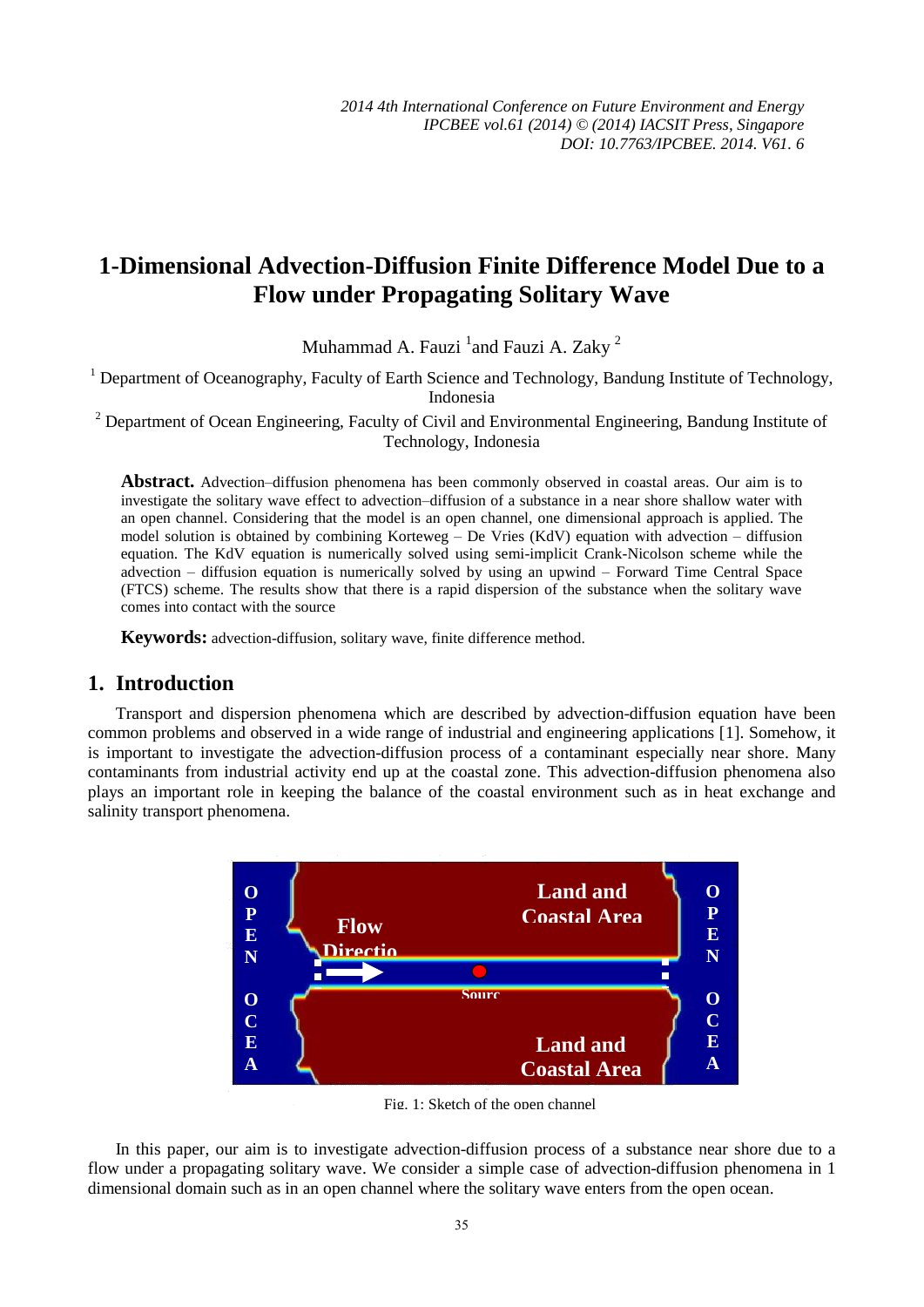The model is obtained by solving 1 dimensional Korteweg De-Vries (KdV) and 1 dimensional advection-diffusion equation with the help of finite difference method. In this study, the solitary wave is used because it's been proven by Munk [2] that a solitary wave theory gives a better approximation for near shore wave than linear wave theory.

One dimensional KdV equation for an even bottom read as [3]

$$
\frac{\partial \eta}{\partial t} + C \frac{\partial \eta}{\partial x} + \mu \eta \frac{\partial \eta}{\partial x} + \delta \frac{\partial^3 \eta}{\partial x^3} = 0
$$
 (1)

where  $C = \sqrt{gh}$ , *h C* 2  $\mu = \frac{3}{2} \frac{C}{l}$  and  $\delta = \frac{1}{6} C h^2$ 6  $\delta = \frac{1}{\epsilon} C h^2$  with h is the water depth, g is the gravitational acceleration

and  $\eta$  is the surface elevation. One dimensional advection-diffusion equation can be expressed as

$$
\frac{\partial F}{\partial t} = -u \frac{\partial F}{\partial x} + A_D \frac{\partial^2 F}{\partial x^2}
$$
 (2)

where F describes the concentration of a substance,  $u = u(x,t)$  represents velocity of a fluid flow as a function of space and time and  $A_D$  is the diffusivity constant.

Equation (1) and (2) will be solved by using finite difference to produce 1 dimensional advectiondiffusion numerical model.

### **2. Numerical Method**

#### **2.1. Solitary Wave model From KdV Equation**

The KdV equation (1) will be solved by using Crank-Nicolson scheme. By following [4], the final form of equation (1) after the discretization is read as

$$
b_2 \eta_{i-2}^{n+1} + b_1 \eta_{i-1}^{n+1} + a_0 \eta_i^{n+1} + a_1 \eta_{i+1}^{n+1} + a_2 \eta_{i+2}^{n+1} = d
$$
 (3)

where the left side coefficients are

$$
a_0 = \frac{-2\Delta t}{\Delta x} \left( C + \mu \eta_i^n \right) + \frac{6\Delta t}{\Delta x^3} \delta
$$
  
\n
$$
a_1 = 1 + \frac{\Delta t}{\Delta x} \left( C + \mu \eta_{i+1}^n \right) - \frac{4\Delta t}{\Delta x^3} \delta
$$
  
\n
$$
b_1 = -1 + \frac{\Delta t}{\Delta x} \left( C + \mu \eta_{i-1}^n \right) - \frac{4\Delta t}{\Delta x^3} \delta
$$
  
\n
$$
a_2 = b_2 = \frac{\Delta t}{\Delta x^3} \delta
$$

and the right side coefficient is described as

$$
d = \eta_{i+1}^n - \eta_{i-1}^n - \frac{C\Delta t}{\Delta x} \Big(\eta_{i+1}^n - 2\eta_i^n + \eta_{i-1}^n\Big) - \frac{\Delta t}{\Delta x^3} \delta \Big(\eta_{i+2}^n - 4\eta_{i+1}^n + 6\eta_i^n - 4\eta_{i-1}^n + \eta_{i-2}^n\Big)
$$

Equation (3) is then solved by Gaussian Elimination method considering that the model domain is small enough so it doesn't need much computational time. Initial condition for (1) is

$$
\eta(x,0) = a \sec h^2 (k(x - x_0))
$$
, where  $k = \sqrt{\frac{3a}{4h^3}}$ 

with  $x_0$  is the initial peak position and  $a$  is the wave amplitude where the wave propagates from left to right. For the right boundary condition, an extrapolation boundary is applied to make the wave travels without reflection at the boundary.

### **2.2. Solitary Wave Test**

For the solitary wave test, consider a wave flume with 90 m length and with a constant depth 1 m. We choose wave amplitude 0.2 m,  $\Delta x = 0.15$  m and  $\Delta t = 0.01$  s with wave peak position ( $x_0$ ) at 3 m from left boundary with simulation time 25 s. The comparison between numerical and analytical is provided in Fig. 2 (a) where both of them are almost perfectly coincided along its propagation.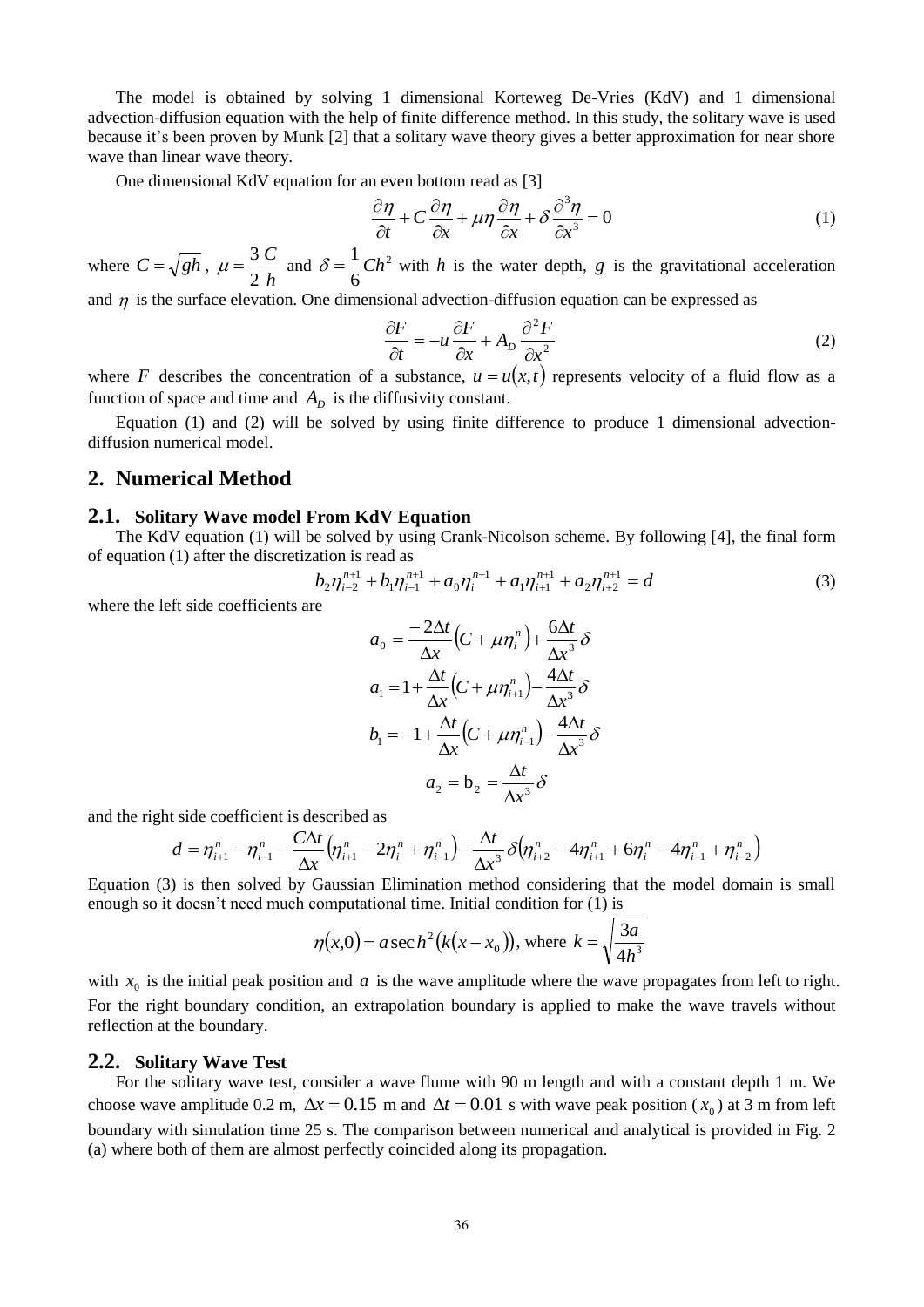

Fig. 2: Comparison between numerical model (solid line) and analytical solution (dashed line) for various t (a) and relative amplitude as the wave travels (b)

It can be seen from Fig. 2 (b) that there is almost no increase or decrease in the amplitude as the wave propagates. With  $a_0 = 0.2$  m where a is the numerical amplitude which is fluctuating along the propagation. The significant error occurs only at  $t = 25$  s, see Fig. 2 (a) when the wave reaches the right boundary. But overall, the numerical model is in good agreement with the analytical solution and the right side extrapolation boundary gives a good result without any reflection.

#### **2.3. Coupled KdV and Advection-Diffusion Model**

An upwind discretization for the advection term according to [5] and FTCS discretization for the diffusive term in equation (2) is

$$
F_i^{n+1} = F_i^n - 0.5(\alpha - |\alpha|)(F_{i+1}^n - F_i^n) - 0.5(\alpha + |\alpha|)(F_i^n - F_{i-1}^n) + \beta(F_{i+1}^n - 2F_i^n + F_{i-1}^n)
$$
(4)

where  $\alpha = \frac{\Delta u}{\Delta t} \left( u_i^n + u_{i-1}^n \right)$ *i*  $\frac{1}{x}(u_i^n + u)$ *t*  $\frac{\Delta u}{2\Delta x}\left(u_i^n + u_{i-1}^n\right)$  $\alpha = \frac{\Delta t}{2\Delta x} \left( u_i^n + u_{i-1}^n \right)$  and  $\beta = A_D \frac{\Delta t}{\Delta x^2}$  $A_D \frac{\Delta t}{\Delta x}$  $\beta = A_p \frac{\Delta t}{\Delta}$  with *u* is obtained from the solitary wave model by using the

linear wave theory relation which is written as  $u(x,t) = \eta(x,t) \sqrt{g/h}$ .



Fig. 3: Plot of concentration against time at point  $x = 29.85$  for explicit upwind, implicit upwind, FTCS, and CTCS method

We also compare the method above with another method such as implicit upwind, FTCS, and CTCS for a pure advection process with uniform velocity 0.1 m/s which starts at  $t = 0$  (Fig. 3). The result shows that the implicit and explicit upwind gives a better approximation than the FTCS and CTCS method. It is seen that both FTCS and CTCS methods resulting a negative concentration which is impossible to happen. A time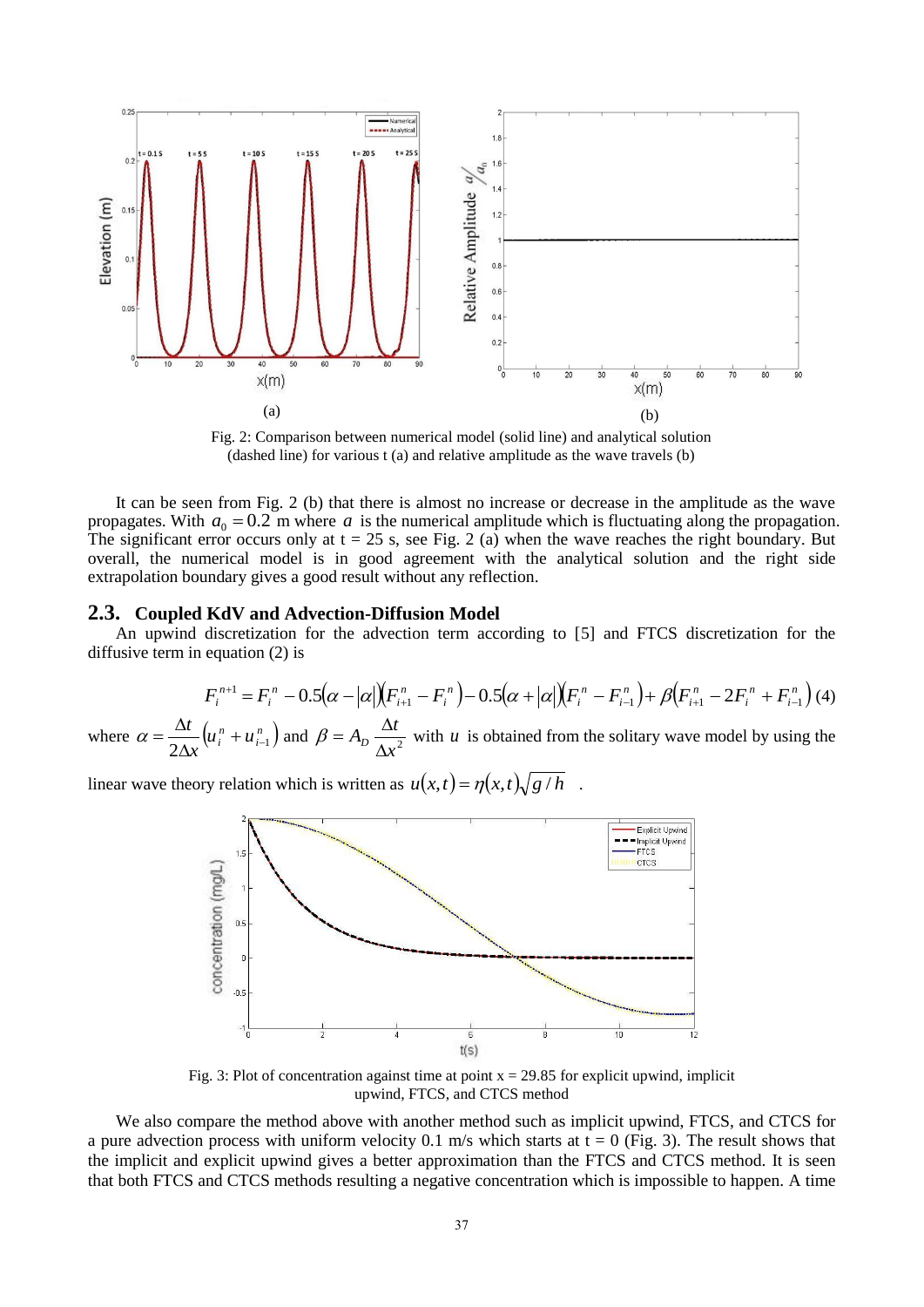lag is also exists in FTCS and CTCS scheme at early simulation time where the concentration is still 2 mg/L although the flow is already exist (the flow is already exist at  $t = 0$  as mentioned before).

Although the implicit upwind method is really stable [5], we choose the explicit upwind method rather than implicit upwind method because the explicit method produces a shorter computational time. As long as the model parameter satisfy the stability criterion, the result will be almost perfectly coincided with the implicit method (see Fig. 3).

The coupled model uses the same wave set up as the first solitary wave test with same space and time resolution ( $\Delta x$ ,  $\Delta t$ ) but with length of channel 75 m and simulation time 12 s.

There are two scenarios simulated by this coupled model. The first scenario considers only the advection process and the second scenario considers both of advection and diffusion process with  $A_D = 2 \times 10^{-3}$  $m^2$  / *s* (we take a small diffusion constant to keep the advection process visible). Both scenario use an initial condition  $F_0 = 2$  mg/L at  $x = 29.85$  with insulated boundary conditions at both sides. We assume that there is no dispersion to the open ocean at the boundary.

### **3. Results**

For the time series plot, we show only the source point time series at  $x = 29.85$  m. From the first scenario, it can be seen from Fig. 4 (a) that a rapid decrease happens at a time interval between  $5 s - 8 s$ . It is confirmed by the time series plot (see Fig. 4 (b)) that the rapid decrease begins at around  $t = 5$  s to  $t = 8$  s when the flow reaches the source point. This rapid decrease at the source point is also indicating that a rapid dispersion occurs (because the concentration is conserved). It can also be seen that before the flow reaches the source point (before  $t = 5$  s), there is no decrease in concentration at this point.

After  $t = 8$  s, the concentration doesn't decrease anymore although the flow still exists at the source point (Fig. 4 b). It happens because the concentration has already dispersed rapidly to the right side at interval 5 s to 8 s. It makes the concentration at the source point is almost 0 mg/L at  $t = 8$  s. It can be seen from Fig. 4 (a) that the peak position has moved into a point between  $30 \text{ m} - 30.5 \text{ m}$  with the concentration at the source position is almost 0 mg/L at  $t = 8$  s (black solid line).



Fig. 4: Plot of concentrat (a) inst length of channel for various t (a) and plot of conce (b) (upper) and velocity (lower) against time at point  $x = 29.85$  (b) for the 1<sup>st</sup> scenario

For the second scenario, it can be seen from Fig. 5 (a) that before  $t = 7$  s the diffusion is more dominant than the advection. Although if we see carefully at  $t = 7$  s, a small advection process has already begun. It is indicated by the widening of the solid red line curve to the right at its lower region. It is also confirmed by Fig. 5 (b) where the flow begins to reach the source point at around  $t = 6$  s. It means the advection process is starting to occur at  $t > 6$  s. But at those interval, the flow velocity is still small enough so the diffusion phenomena is still dominating.

After  $t > 6.5$  s, the advection process dominates the dispersion which almost has the same trend as the first scenario, see Fig. 5 (b) and Fig. 4 (b). And we can also see that after  $t = 8$  s the concentration decrement is approaching zero although the flow still exists. It is caused by the similar reason as the first scenario that at  $t > 8$  s, the concentration at  $x = 29.85$  m is almost 0 mg/L which is indicated by solid black line in Fig. 5 (a).